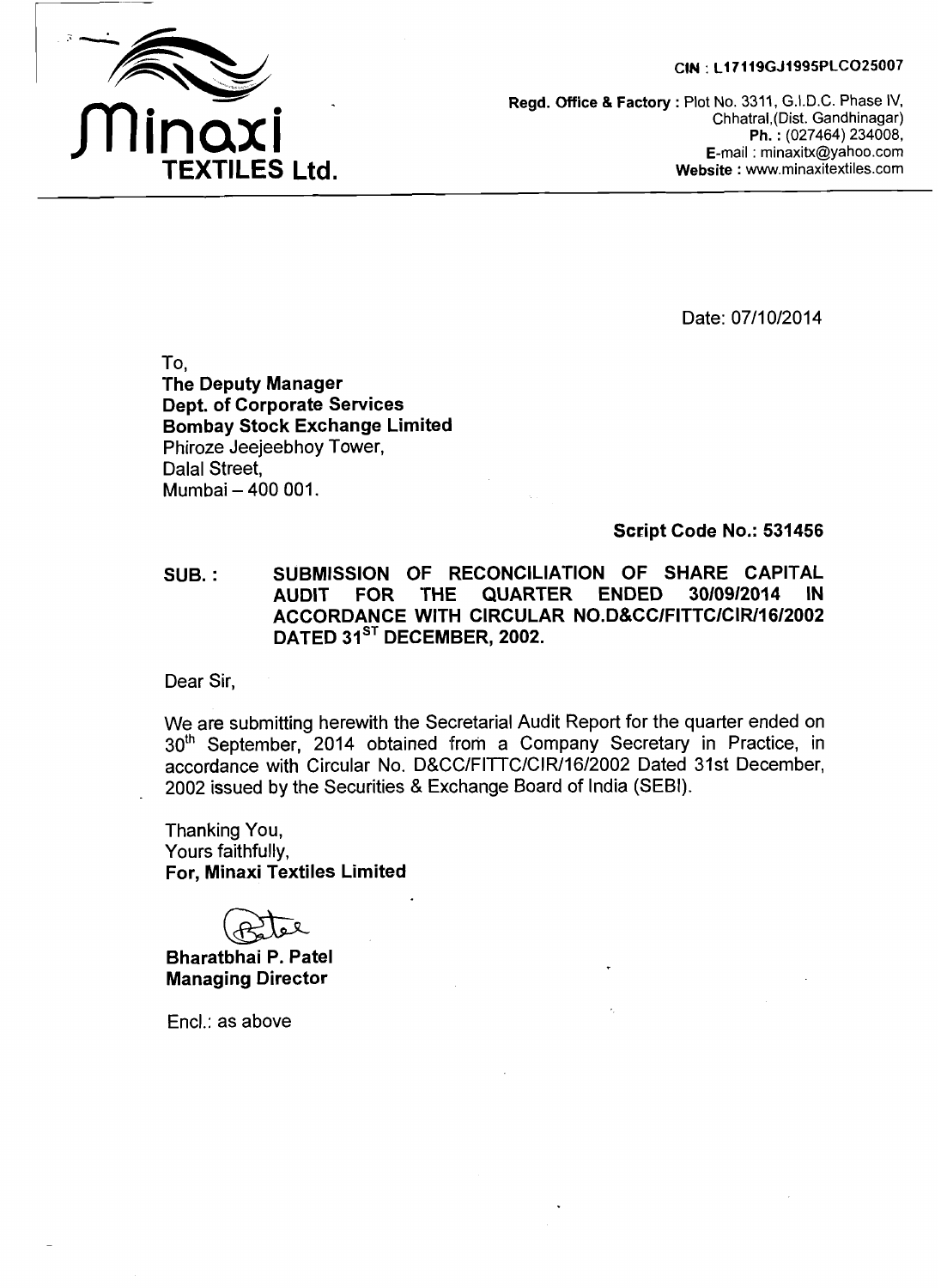# **ASHOK P. PATHAK & CO. Company Secretaries**



**F- 904,** Titanium City Centre, **100** ft. Anand Nagar Road, Near Indian Oil Petrol Pump, Satellite, Ahmedabad - **380015**  (0) **079-26934123** Mobile : **09327002122**  E-mail : csashokppathakQgmail.com

### **RECONCILIATION OF SHARE CAPITAL AUDIT**

| 1.  | For Quarter Ended                                                           | 30-09-2014                                                                                                                      |                                                                                        |  |  |
|-----|-----------------------------------------------------------------------------|---------------------------------------------------------------------------------------------------------------------------------|----------------------------------------------------------------------------------------|--|--|
| 2.  | <b>ISIN</b>                                                                 | INE952C01028                                                                                                                    |                                                                                        |  |  |
| 3.  | <b>Face Value</b>                                                           | ₹.1/- each                                                                                                                      |                                                                                        |  |  |
| 4.  | Name of the Company                                                         | <b>Minaxi Textiles Limited</b>                                                                                                  |                                                                                        |  |  |
| 5.  | Registered Office                                                           | Plot No.3311, Unit No.2, G.I.D.C. Industrial Estate,<br>Phase-V, Village Chhatral (N.G.), Taluka: Kalol, Dist.:<br>Gandhinagar. |                                                                                        |  |  |
| 6.  | Correspondence Address                                                      | Plot No.3311, Unit No.2, G.I.D.C. Industrial Estate,<br>Phase-V, Village Chhatral (N.G.), Taluka: Kalol, Dist.:<br>Gandhinagar. |                                                                                        |  |  |
| 7.  | Telephone & Fax Nos.                                                        | (02764) 234008 / 234142                                                                                                         |                                                                                        |  |  |
| 8.  | <b>Email Address</b>                                                        | minaxitx@hotmail.com<br>ashokppathak@yahoo.com                                                                                  |                                                                                        |  |  |
| 9.  | Names of the Stock Exchange where the<br>Company's securities are listed    | Bombay Stock Exchange Limited (BSE)                                                                                             |                                                                                        |  |  |
|     |                                                                             | Number of shares                                                                                                                | % of Total                                                                             |  |  |
| 10. | <b>Issued Capital</b>                                                       | 61800000 *                                                                                                                      | 100.00%                                                                                |  |  |
| 11. | Listed Capital (Exchange-wise) BSE                                          | 49416000                                                                                                                        | 79.96%                                                                                 |  |  |
|     |                                                                             |                                                                                                                                 |                                                                                        |  |  |
| 12. | Held in dematerialized form in CDSL                                         | 10375901                                                                                                                        | 16.79%                                                                                 |  |  |
| 13. | <b>NSDL</b><br>Held in dematerialized from                                  | 37074499                                                                                                                        | 59.99%                                                                                 |  |  |
| 14. | Physical                                                                    | 1965600                                                                                                                         | 3.18%                                                                                  |  |  |
| 15. | Total No. of shares $(12+13+14)$                                            | 49416000                                                                                                                        | 79.96%                                                                                 |  |  |
| 16. | Reason for difference if any, between $(10\& 11)$ , $(10\&15)$ , $(11\&15)$ |                                                                                                                                 | There is a difference of<br>12384000 shares in (10&11)<br>and $(10\&15)$ as the shares |  |  |



**Contd** ... **<sup>2</sup>**

are forfeited.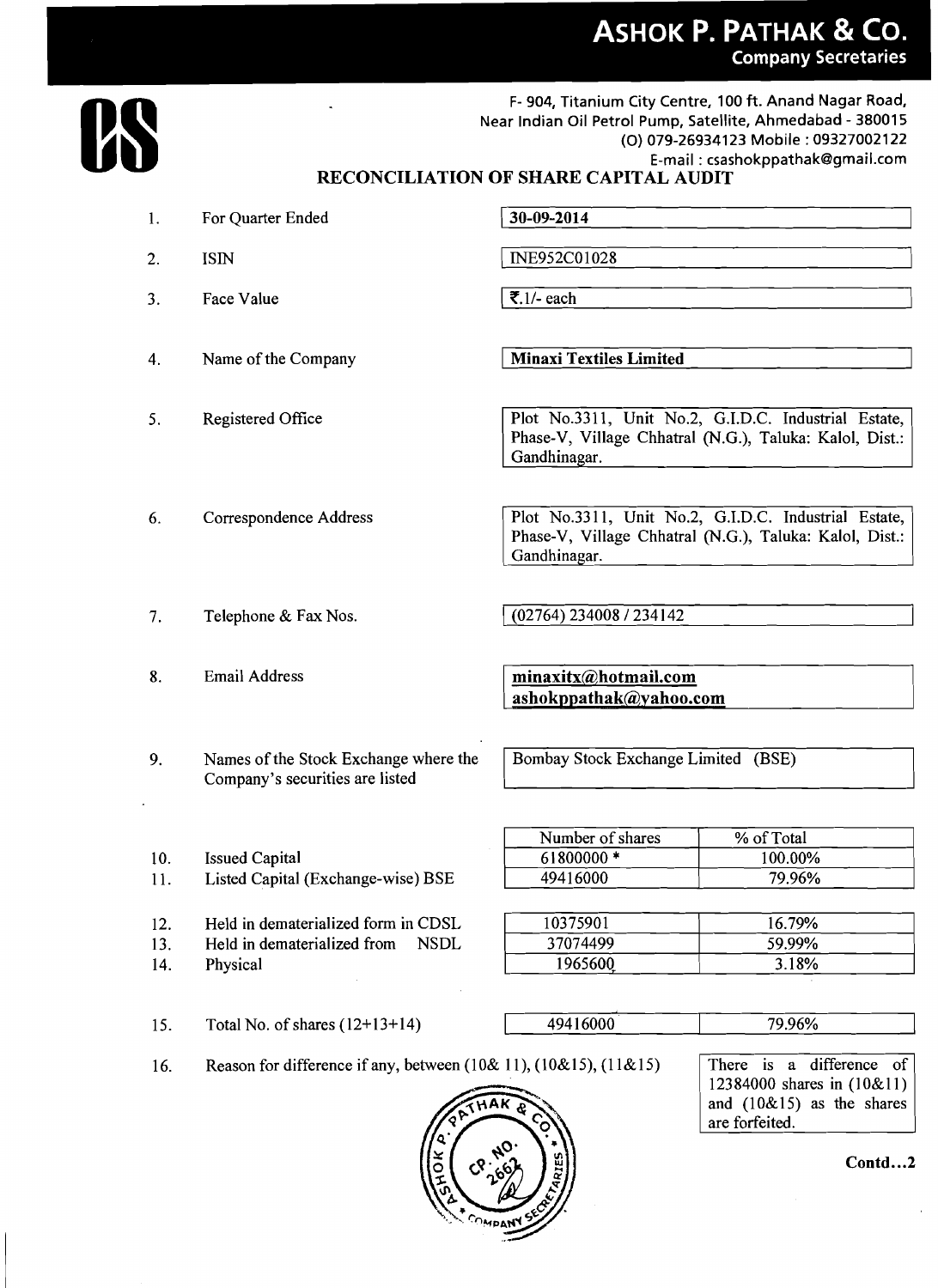

**F- 904, Titanium City Centre, 100 ft. Anand Nagar Road, Near Indian Oil Petrol Pump, Satellite, Ahmedabad** - **380015 (0) 079-269341 23 Mobile** : **093270021 22** ... **N 2 N... E-mail** : **csashokppathakQgmail.com** 

17. Certifying the details of changes in share capital during the quarter under consideration as per Table Show

| <b>Particulars</b> | No. of<br>shares | Applied/<br>Not applied<br>for listing | <b>Listed on</b><br><b>Stock</b><br><b>Exchanges</b><br>(Specify<br>Names) | Whether<br>intimated to<br><b>CDSL</b> | Whether<br>intimated<br>to NSDL | In-principal<br>approval<br>pending for<br><b>SE (Specify</b><br>Names) |
|--------------------|------------------|----------------------------------------|----------------------------------------------------------------------------|----------------------------------------|---------------------------------|-------------------------------------------------------------------------|
| <b>Rights</b>      | Nil              | <b>Nil</b>                             | N.A.                                                                       | N.A.                                   | N.A.                            | N.A.                                                                    |
| <b>Bonus</b>       | Nil              | Nil                                    | N.A.                                                                       | N.A.                                   | N.A.                            | N.A.                                                                    |
| Preferential       | <b>Nil</b>       | <b>Nil</b>                             | N.A.                                                                       | N.A.                                   | N.A.                            | N.A.                                                                    |
| Issue              |                  |                                        |                                                                            |                                        |                                 |                                                                         |
| <b>ESOPs</b>       | <b>Nil</b>       | Nil                                    | N.A.                                                                       | N.A.                                   | N.A.                            | N.A.                                                                    |
| Amalgamation       | Nil              | Nil                                    | N.A.                                                                       | N.A.                                   | N.A.                            | N.A.                                                                    |
| Conversion         | Nil              | <b>Nil</b>                             | N.A.                                                                       | N.A.                                   | N.A.                            | N.A.                                                                    |
| Buyback            | Nil              | Nil                                    | N.A.                                                                       | N.A.                                   | N.A.                            | N.A.                                                                    |
| Capital            | Nil              | Nil                                    | N.A.                                                                       | N.A.                                   | N.A.                            | N.A.                                                                    |
| Reduction          |                  |                                        |                                                                            |                                        |                                 |                                                                         |
| Forfeiture         | Nil              | <b>Nil</b>                             | N.A.                                                                       | N.A.                                   | N.A.                            | N.A.                                                                    |
| Any Other          | Nil              | <b>Nil</b>                             | N.A.                                                                       | N.A.                                   | N.A.                            | N.A.                                                                    |

- 18. Register of Members is updated (Yes/No) If not, updated up to which date
- 19. Reference of previous quarter with regards to excess dematerialized shares, if any
- 20. Has the company resolved the matter mentioned in point no. 19 above in the current quarter? If not, reason why?
- 21. Mentioned the total no. of requests, if any, confirmed after 21 days and the total no. of request pending beyond 21 days with the reason for delay

| Total No.of demat requests    | No. of request | No. of shares | Reason for delay |
|-------------------------------|----------------|---------------|------------------|
| Confirm after 21 days         | Nil            | Nil           | Not applicable   |
| Pending for more than 21 days | Nil            | Nil           | Not applicable   |



**Contd** ... **<sup>3</sup>**

Yes

N.A.

N.A.